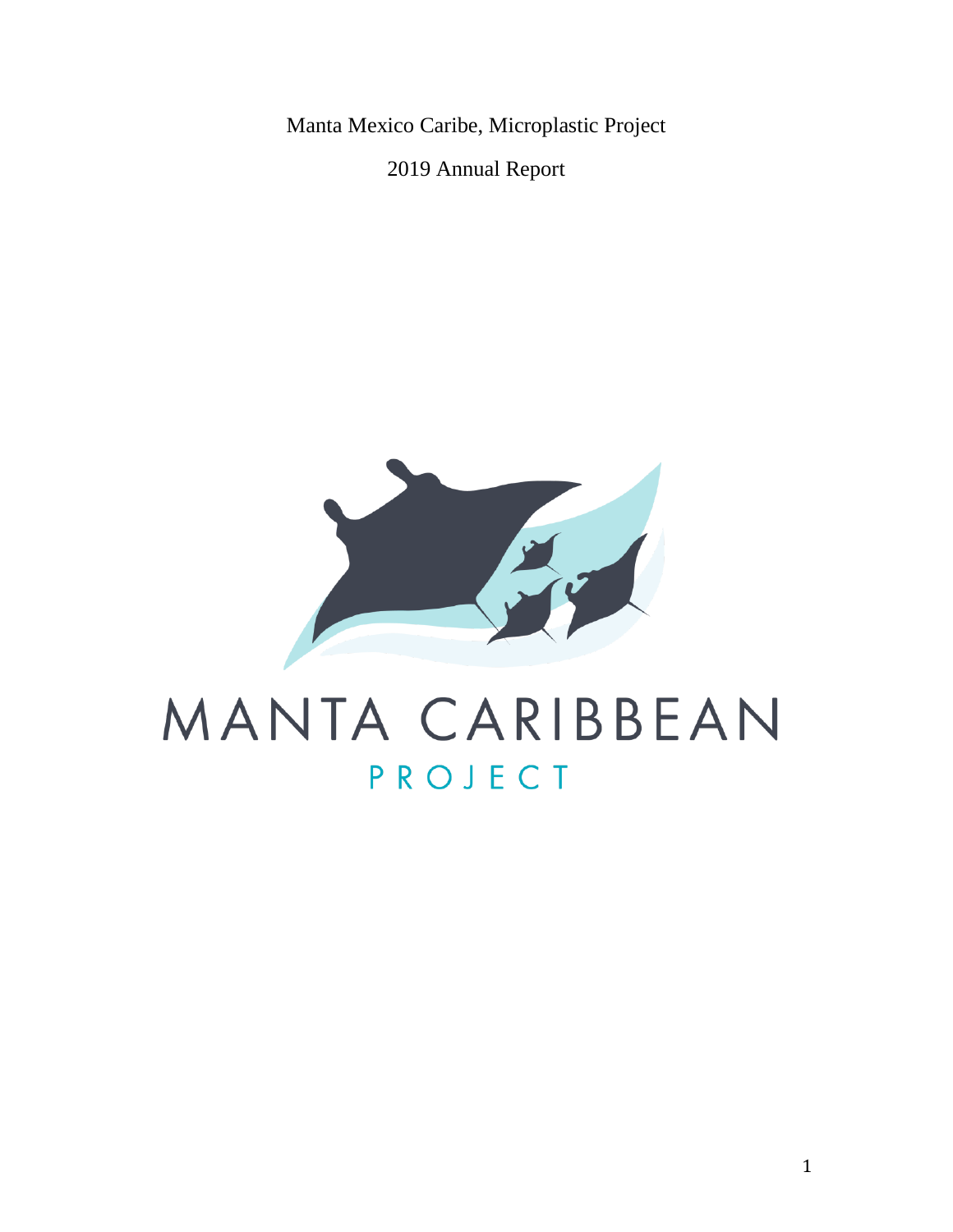#### *1. Introduction*

Plastic pollution is a global issue that has recently emerged as an area of concern for the health and well being of humans, animals, and the environment. In the world's oceans, plastics enter from primarily land-based sources, such as rivers beaches, and wastewater treatment plants. There are also maritime sources of marine plastic waste, such as discarded fishing gear and equipment (Cole et al., 2011). Plastics are highly durable in the marine environment. Different estimates predict they can persist for anywhere from hundreds to thousands of years. They are, however not immune to degradation. Over time, ultraviolet radiation and other weathering processes cause larger plastics to degrade into microplastics, or plastic particles <5mm in diameter (Barnes et al., 2009). Microplastics were first reported in the open ocean in the 1970s (Carpenter and Smith, 1972) and since then they have been discovered in all types of marine environments (Wright et al., 2013). A 2014 study conducted by the 5 Gyres Institute, a marine plastic research and advocacy organization, estimates that there are more than five trillion pieces of plastic in the ocean, weighing more than 250,000 tons (Eriksen et al., 2014).

Plastic pollution poses a substantial threat to marine wildlife, causing entanglements as well as choking and starvation upon ingestion. This phenomenon has been well documented around the globe for many types of species, from marine mammals to sea turtles and other marine megafauna (Adimey et al., 2014; Butterworth, 2017; Gregory, 2009; Stelfox et al., 2016). These incidents are often either fatal for the animals or the cause of a severe reduction in fitness. Marine plastics and microplastics are also hazardous in a more unexpected way, as they harbor the potential to poison marine wildlife upon ingestion (Simmonds, 2017). Plastic readily absorbs what are known as persistent organic pollutants (POPs). These are chemicals that do not naturally occur in the environment and are resistant to degradation. They include pesticides such as dichlorodiphenyltrichloroethane (DDT) and industrial compounds known as polychlorinated biphenyls (PCBs). When microplastics are ingested, they act as vectors for POPs, which are fatsoluble and accumulate in the fatty tissues of marine animals. While it is currently unknown if these toxins are dangerous at all environmentally relevant concentrations, there has been some evidence of toxic effects in wildlife where concentrations are high. For example, when released into the blood stream, POPs have been shown to cause health problems such as increased rates of cancer and decreased reproductive success in certain species. These problems could potentially have population level implications (Simmonds et al., 2017). POPs are also known to bioaccumulate and biomagnify up the food chain, which means that predators accumulate the toxins of all of their prey before them, with top predators containing the highest levels in their tissues. Considering humans are top predators and regular consumers of seafood, this is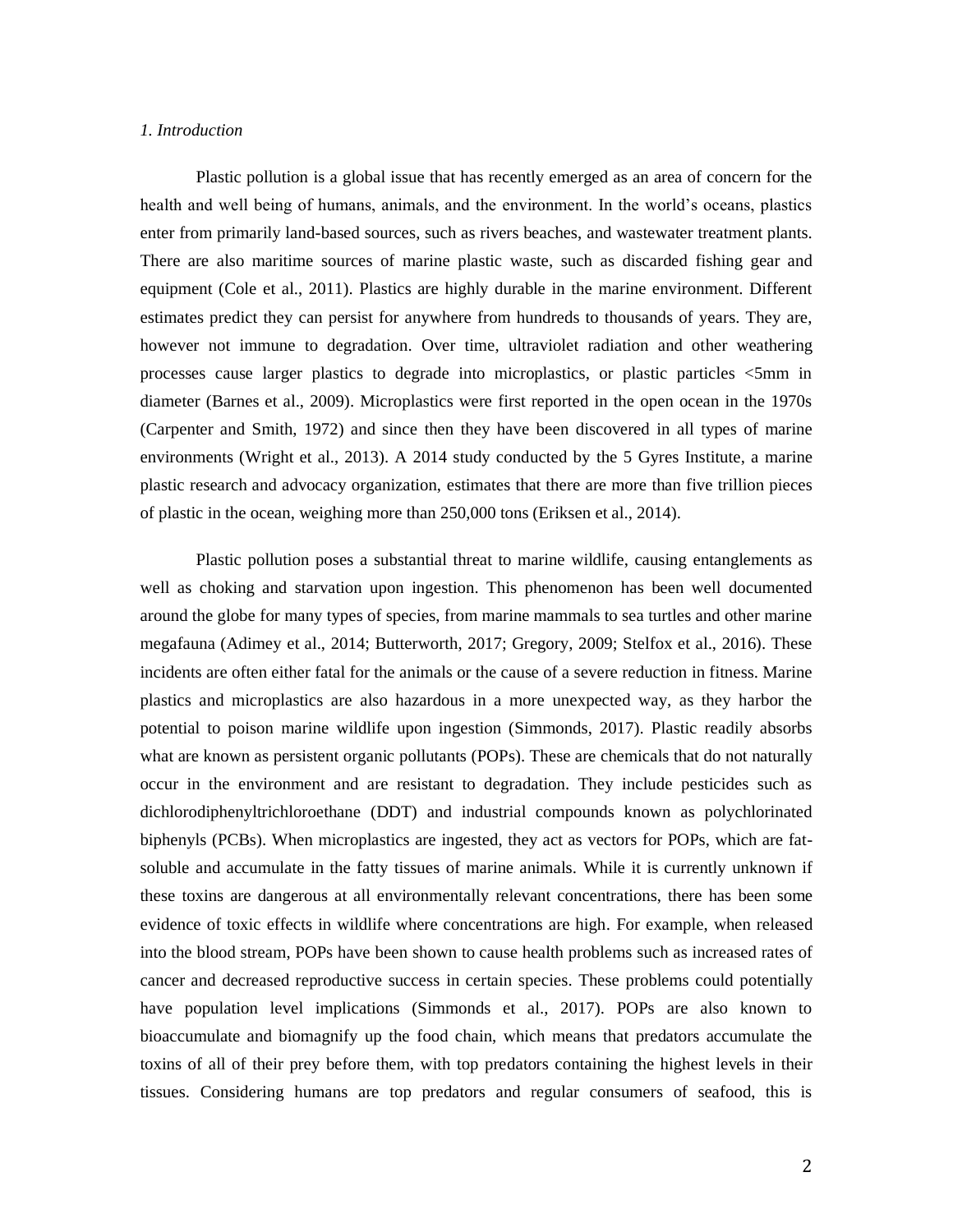potentially a human health issue as well as a conservation issue (Barboza et al., 2018).

For endangered or vulnerable species, microplastics could pose a threat to conservation efforts for wild populations. This includes the giant oceanic manta ray (*Mobula cf. birostris*) (Marshall et al., 2009), a charismatic species present in the Mexican Caribbean and classified as 'vulnerable' by the International Union for the Conservation of Nature (IUCN) (Marshall et al., 2018). Oceanic manta rays are filter feeders that primarily consume zooplankton (Germanov et al., 2018). Their small prey and large body size means they must consume large quantities of plankton to survive. This feeding strategy means that microplastics pose a substantial threat to manta ray health because they may filter hundreds to thousands of cubic meters of water daily, which could lead to microplastic ingestion, either directly or through the ingestion of contaminated plankton (Germanov et al., 2018). Currently, the amount of microplastic in the Mexican Caribbean manta ray feeding range is unknown. It is the primary focus of Manta Mexico Caribe's microplastic project to sample this environment and generate concentrations of microplastics in the region and to further inform the state of this emerging conservation issue.

#### *1. Methods*

Throughout the course of this project, there have been four different sampling periods. During August of 2017, nine samples were collected within the Reserva de la Biosfera Caribe Mexicano. During August of 2018, seven samples were collected within the Reserva de la Biosfera Caribe Mexicano. During January of 2019, seven samples were taken along the western coast of Cozumel, within the Parque Nacional Marino Arrecifes de Cozumel. The most recent set of seven samples was taken during August of 2019, again within the Reserva de la Biosfera Caribe Mexicano. This brings the total number of samples to 31, however the first nine samples collected in 2017 are excluded from this analysis because they were processed using different methods by a separate team, rendering them incomparable. For this reason, we will consider the results of samples 10 through 31. All trawl locations can be seen in Figure 1.

All samples were collected with a trawl net. Samples were then processed in the laboratory using the protocol of the National Oceanic and Atmospheric Association (NOAA) Marine Debris Program (Masura et al., 2015). Microplastics were identified and counted using microscopy. All 21 samples have been processed and analyzed to date.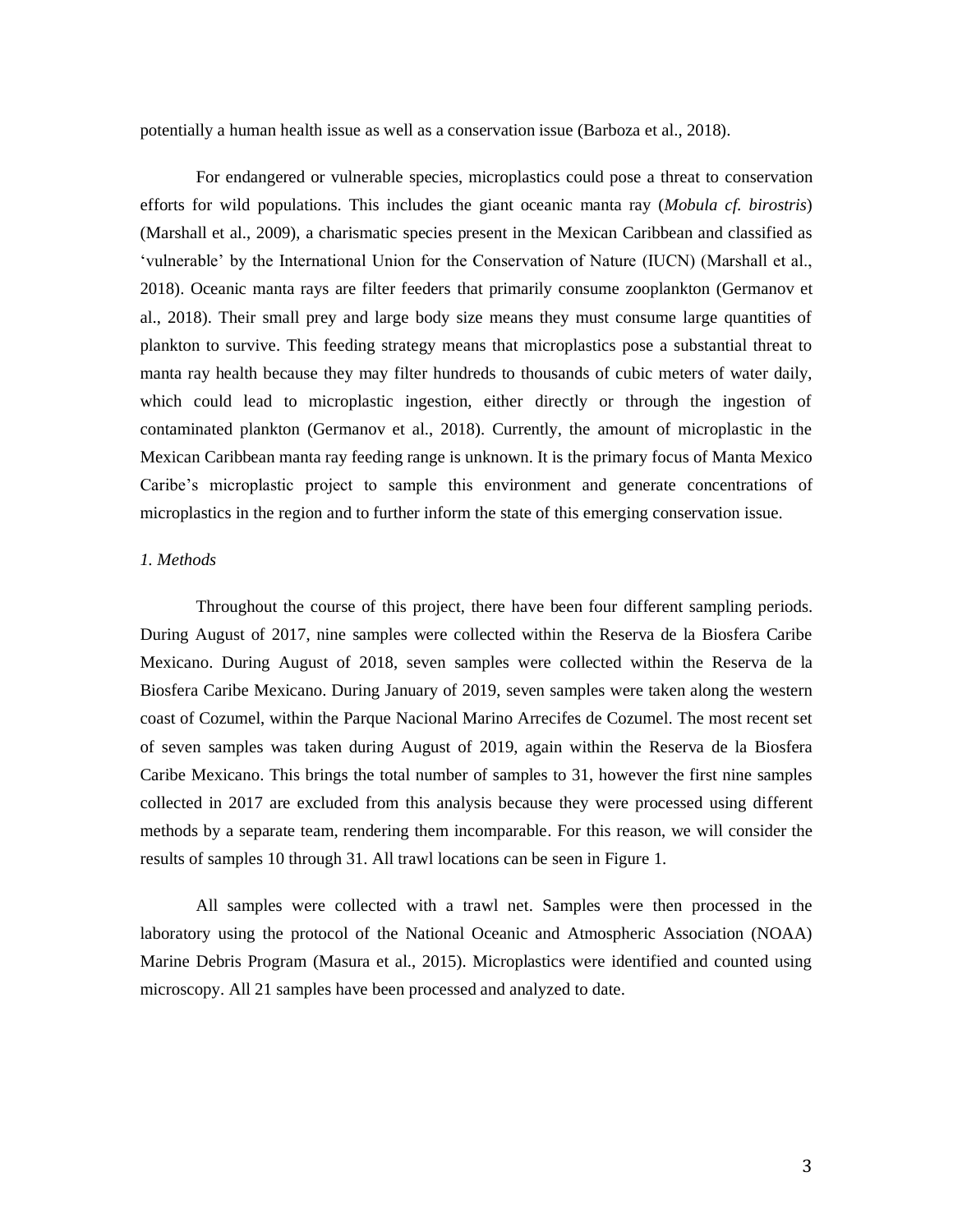

*Figure 1: Microplastic trawl locations in the Mexican Caribbean (2017 – 2019)*

## *2.1 Trawling*

Samples were collected using a manta trawl, as part of the 5 Gyres TrawlShare Program. A manta trawl has a rectangular aperture that is 16 cm high by 61cm wide. The net is 3 m long and captures particles greater than 335 μm into a collection bag of the same material that is 30 cm x 10 cm (Eriksen et al., 2018). An example can be seen in Figure 2. The manta trawl was pulled behind the boat between distances of 10 m and 15 m. Trawls lasted for 30 minutes at an average speed of 3 knots. For samples 19 through 31 we were able to sample with a flowmeter attached to the mouth of the manta trawl. This is a device that measures the flow rate of water passing through the net and allows us to calculate the volume of water sampled. With a known volume of water we are able to determine a concentration of microplastic particles per cubic meter (pp/m<sub>3</sub>). The flowmeter used can be seen in Figure 3.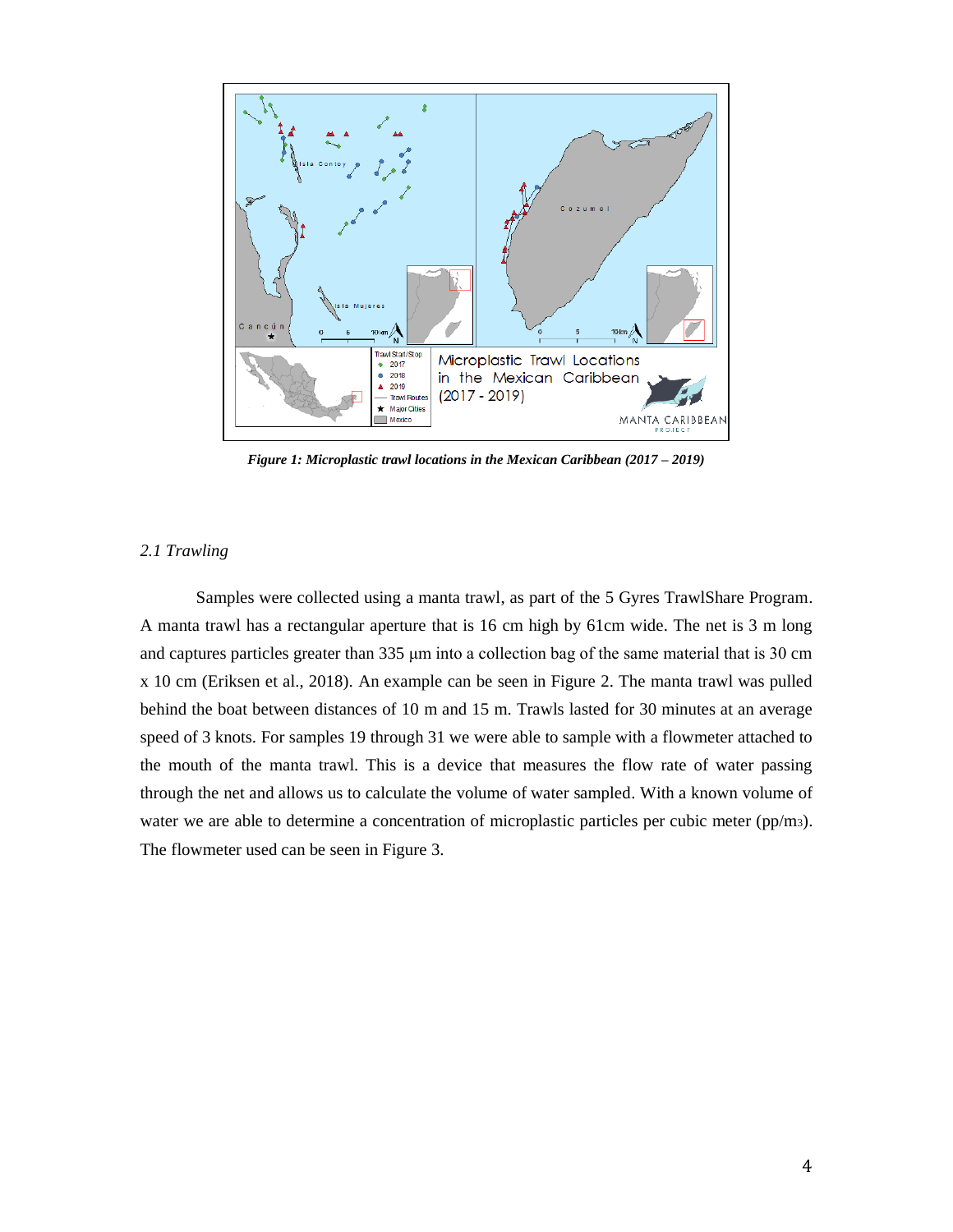

*Figure 2: Schematic drawing of a manta trawl (Eriksen et al., 2018).*



*Figure 3: Flowmeter by General Oceanics, Inc.*

#### *2.2 Sampling Locations*

Trawl locations within the Reserva de la Biosfera Caribe Mexicano during August of 2018 and 2019 were determined with the aim to sample near manta ray feeding sites, but far enough away as to not endanger any animals with the trawl net. During each field expedition the team began the trawl by travelling 0.5-1km away from each feeding site until no animals were observed. Trawl locations off the coast of Cozumel, within the Parque Nacional Marino Arrecifes de Cozumel, were determined due to a desire to sample throughout the entire reserve. Trawls will continue in this location until an adequate number of samples is collected to draw definitive conclusions about microplastic contamination in this area.

#### *2.3. Isolation and Extraction of Microplastics*

Following collection, each sample was rinsed thoroughly through a stacked arrangement of three stainless steel mesh sieves (2 mm, 1 mm, 0.3 mm). All solids less than 2 mm and greater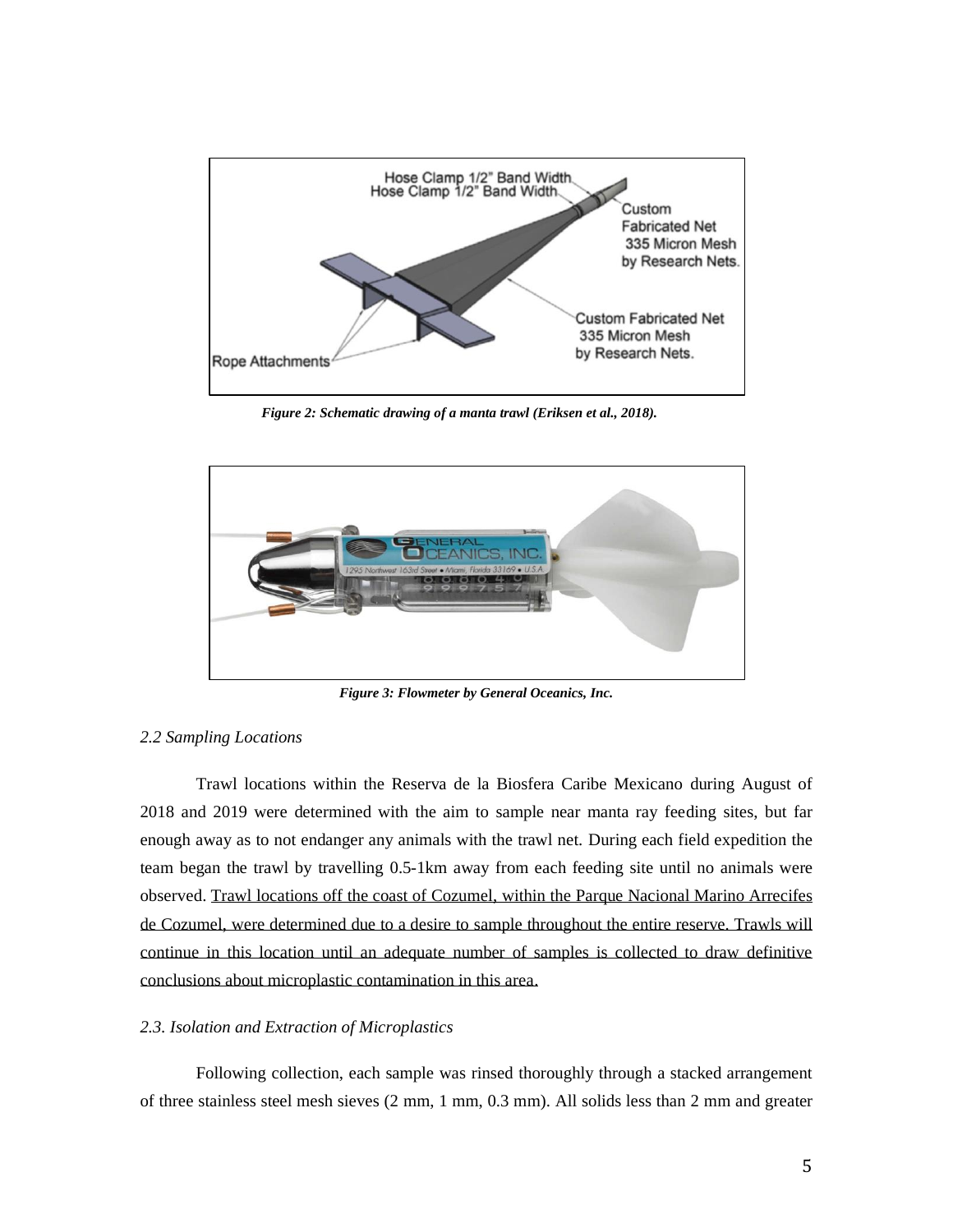than 0.3mm were retained and kept in a drying oven at 70  $\mathbb{C}$  until dry. Then, all organic material was chemically dissolved using Wet Peroxide Oxidation. Finally, microplastics were extracted by filtration through a 0.3 mm sieve. They were then confirmed under a dissecting microscope and total counts were taken.

#### *3. Results and Discussion*

The samples collected contained three types of microplastic particles. They were 'fragments', 'fibers' and 'foam'. Fragments are secondary microplastics that have fragmented from their larger primary source, as opposed to primary microplastics that are manufactured as microbeads. They can be identified by their irregular shape (Hidalgo-Ruz et al., 2012). Fibers are defined as long, filamentous particles that are equally thick throughout their entire length, as with clothing fibers, fishing line or synthetic ropes (Qui et al., 2016). Foam particles are secondary particles broken down from larger styrofoam pieces.

For the majority of samples, fragments were the most abundant particles. This was true for all, except five samples (numbers 10, 11, 12, 18, and 19), whose most abundant particle type was fibers. For the remaining samples, fibers were the second most abundant particle type. Finally, foam particles were the least abundant particle type, only present in samples 19 and 20. These results can be seen in Figure 4.



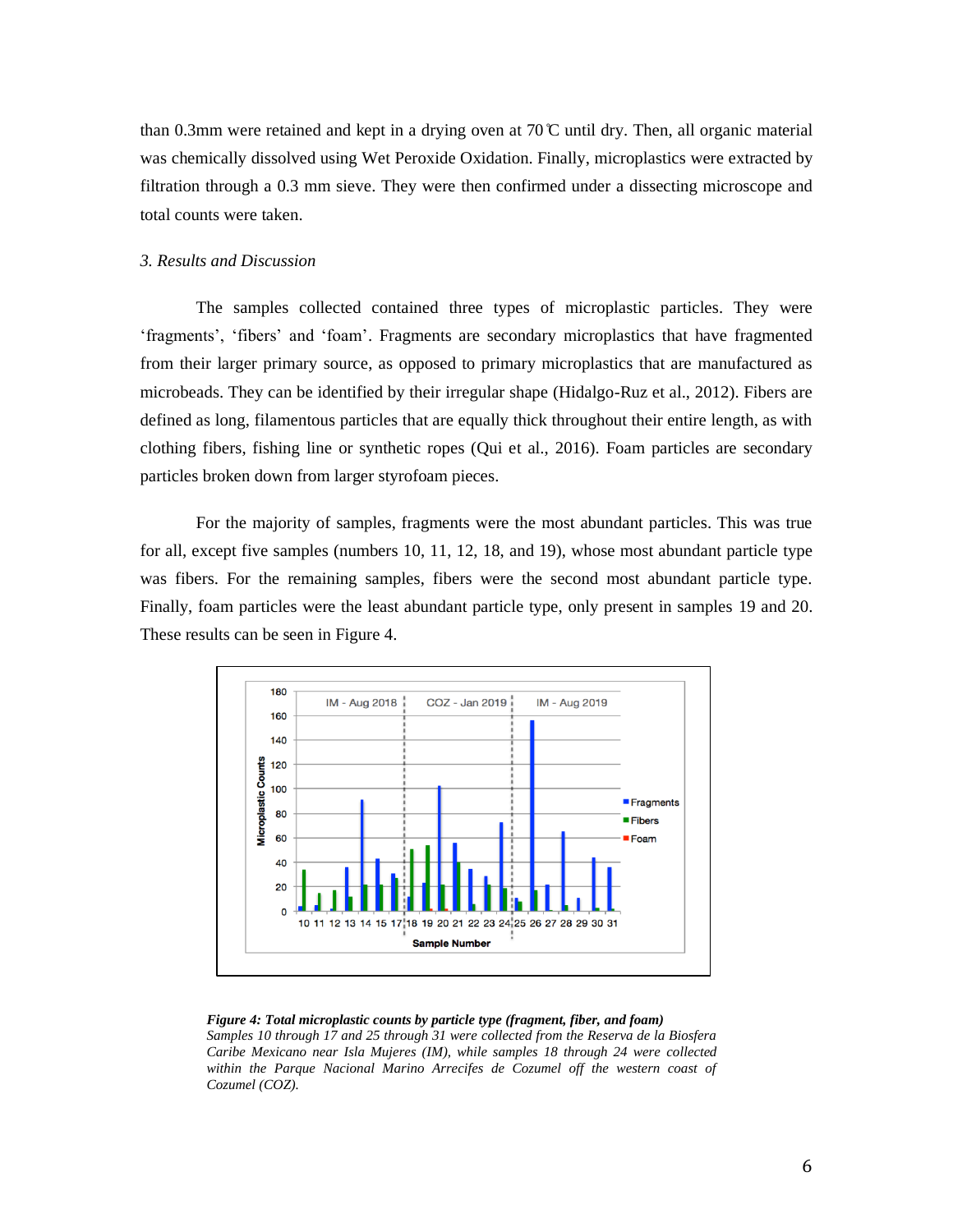Microplastic presence was also considered by concentration of total microplastic particles per cubic meter. This calculation could be made for samples 19 through 31, due to the presence of a flowmeter. The concentrations in Cozumel ranged from 0.140 to 0.488 pp/m3, with a mean concentration of 0.307 +/- 0.12 (mean +/- SD). The Concentrations near Isla Mujeres ranged from 0.053 to 0.999 pp/m<sub>3</sub>, with a mean concentration of 0.311 +/- 0.32 (mean +/- SD). These results can be seen in Figures 5 and 6.



*Figure 5: Concentration of microplastic particles per cubic meter Samples 19 through 24 were collected within the Parque Nacional Marino Arrecifes de Cozumel off the western coast of Cozumel (COZ), while samples 25 through 31 were collected from the Reserva de la Biosfera Caribe Mexicano near Isla Mujeres (IM).*



*Figure 6: Microplastic concentrations in the Mexican Caribbean, 2019 Map A depicts the concentrations within the Parque Nacional Marino Arrecifes de Cozumel and Map B depicts the concentrations within the Reserva de la Biosfera Caribe Mexicano*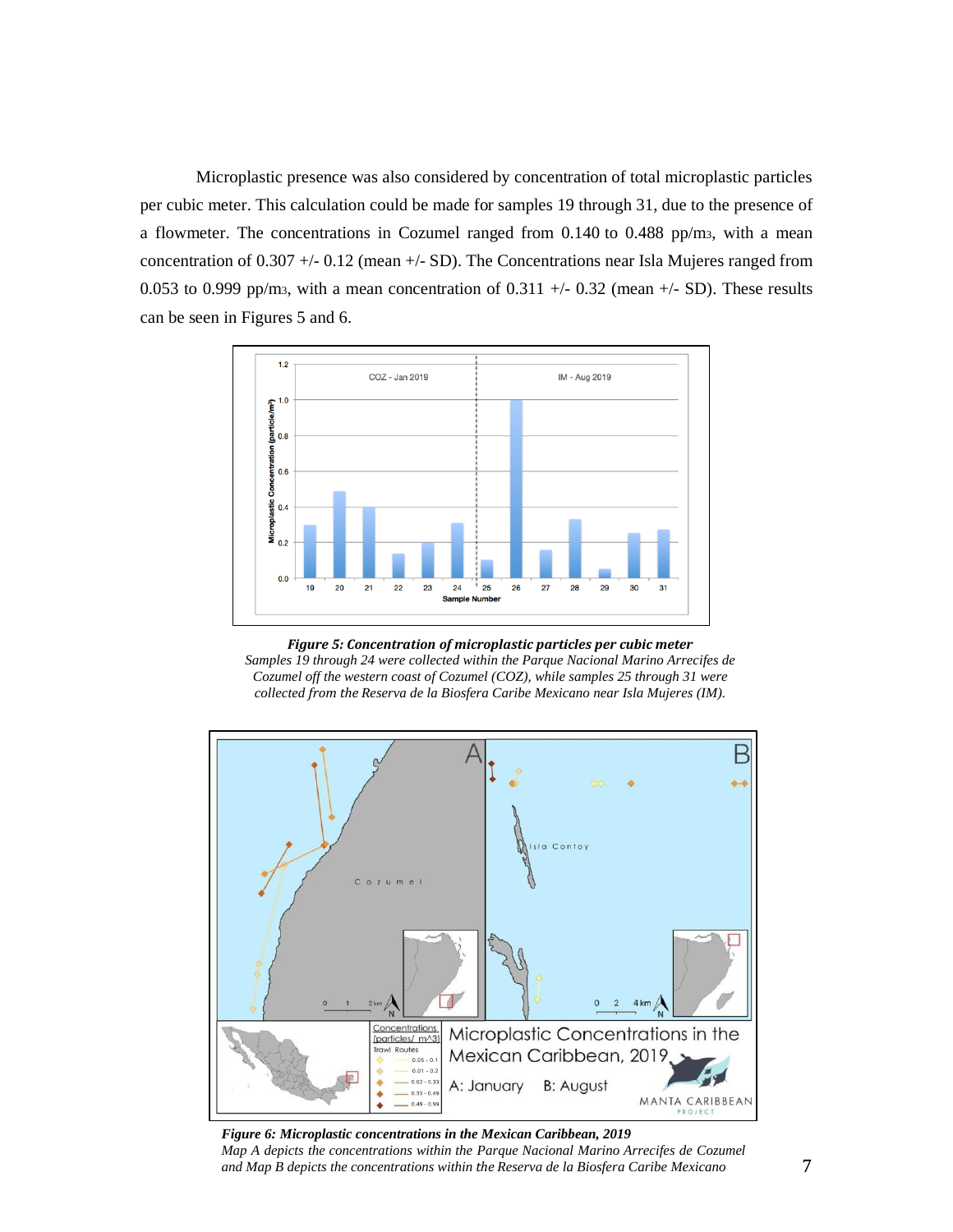As of this point in our project, the sample size is still too small to draw any statistically significant conclusions about microplastic concentrations in the Mexican Caribbean, though so far our data indicate that mean concentrations are similar between both study areas. This project, however, is a continued effort through 2020, and with more data we will be able to draw more concrete conclusions about the state of microplastic pollution in the Mexican Caribbean. Manta Mexico Caribe is dedicated to increasing our knowledge of environmental conditions, whether natural or anthropogenic, so we can better protect manta rays and all marine life. In the future, we hope to replicate our efforts throughout the region and continue documenting microplastic contamination in the Mexican Caribbean.

### *4. Acknowledgments*

We would like to thank 5 Gyres Institute for allowing the use of their manta trawl, the Universidad de Quintana Roo and Dr. Luis Mejia for allowing the use of his laboratory and the Comisión Nacional de Áreas Naturales Protegidas (CONANP) for granting the permits needed and offering general support for this research.